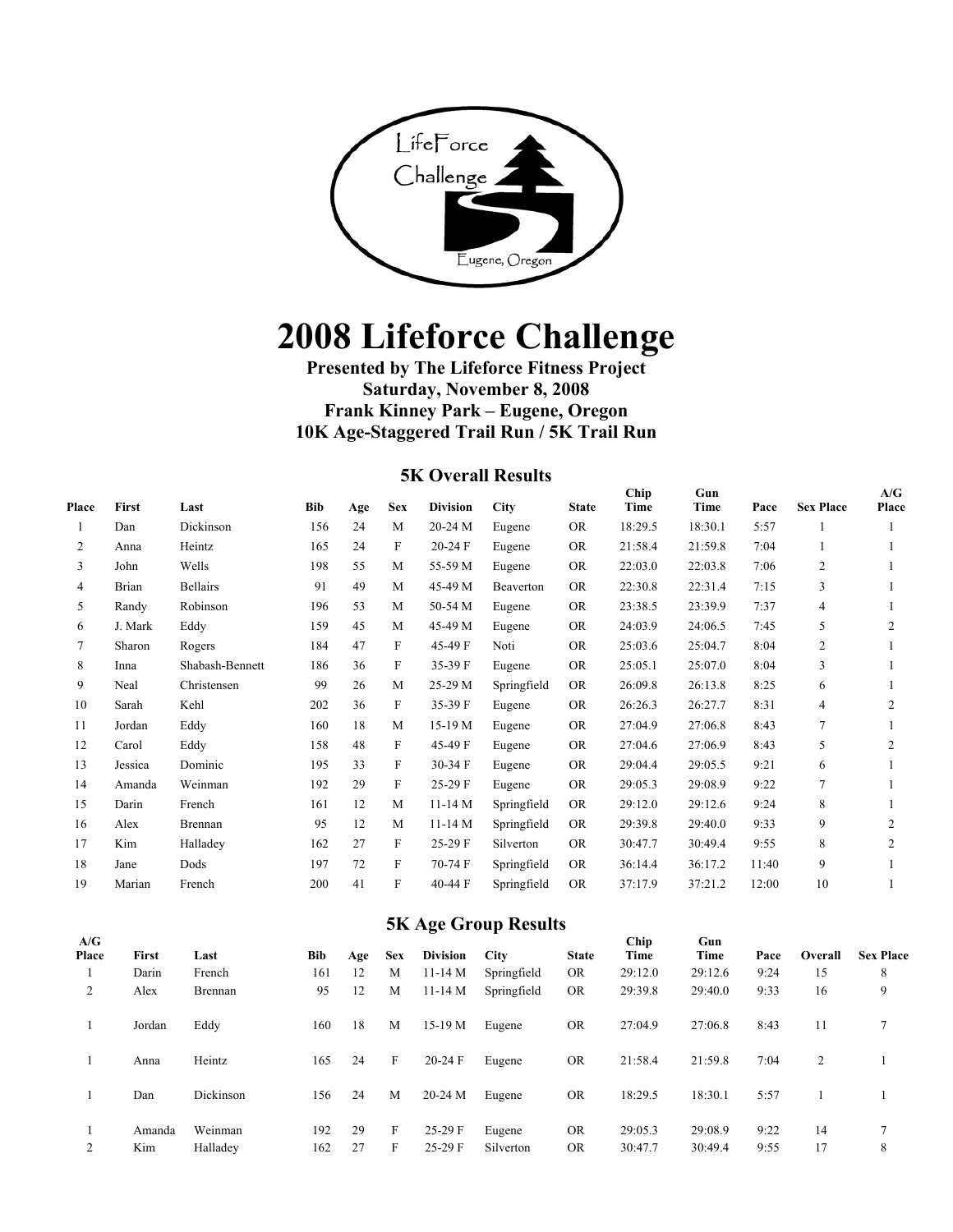| 1            | Neal         | Christensen     | 99  | 26 | M            | 25-29 M | Springfield | <b>OR</b> | 26:09.8 | 26:13.8 | 8:25  | 9              | 6              |
|--------------|--------------|-----------------|-----|----|--------------|---------|-------------|-----------|---------|---------|-------|----------------|----------------|
| 1            | Jessica      | Dominic         | 195 | 33 | $\mathbf F$  | 30-34 F | Eugene      | <b>OR</b> | 29:04.4 | 29:05.5 | 9:21  | 13             | 6              |
| 1            | Inna         | Shabash-Bennett | 186 | 36 | F            | 35-39 F | Eugene      | <b>OR</b> | 25:05.1 | 25:07.0 | 8:04  | 8              | 3              |
| 2            | Sarah        | Kehl            | 202 | 36 | F            | 35-39 F | Eugene      | <b>OR</b> | 26:26.3 | 26:27.7 | 8:31  | 10             | 4              |
| $\mathbf{1}$ | Marian       | French          | 200 | 41 | F            | 40-44 F | Springfield | <b>OR</b> | 37:17.9 | 37:21.2 | 12:00 | 19             | 10             |
| -1           | Sharon       | Rogers          | 184 | 47 | $\mathbf{F}$ | 45-49 F | Noti        | <b>OR</b> | 25:03.6 | 25:04.7 | 8:04  | $\overline{7}$ | $\overline{c}$ |
| 2            | Carol        | Eddy            | 158 | 48 | F            | 45-49 F | Eugene      | <b>OR</b> | 27:04.6 | 27:06.9 | 8:43  | 12             | 5              |
| $\mathbf{1}$ | <b>Brian</b> | <b>Bellairs</b> | 91  | 49 | M            | 45-49 M | Beaverton   | <b>OR</b> | 22:30.8 | 22:31.4 | 7:15  | $\overline{4}$ | 3              |
| 2            | J. Mark      | Eddy            | 159 | 45 | M            | 45-49 M | Eugene      | <b>OR</b> | 24:03.9 | 24:06.5 | 7:45  | 6              | 5              |
| 1            | Randy        | Robinson        | 196 | 53 | M            | 50-54 M | Eugene      | <b>OR</b> | 23:38.5 | 23:39.9 | 7:37  | 5              | 4              |
| $\mathbf{1}$ | John         | Wells           | 198 | 55 | M            | 55-59 M | Eugene      | <b>OR</b> | 22:03.0 | 22:03.8 | 7:06  | 3              | $\overline{c}$ |
|              | Jane         | Dods            | 197 | 72 | F            | 70-74 F | Springfield | <b>OR</b> | 36:14.4 | 36:17.2 | 11:40 | 18             | 9              |

# **10K OVERALL RESULTS BY GUN TIME**

| Place          | First          | Last           | <b>Bib</b> | Age | Sex                       | <b>Division</b> | City           | <b>State</b> | <b>Gun Time</b> | <b>Chip Time</b> | Pace  |
|----------------|----------------|----------------|------------|-----|---------------------------|-----------------|----------------|--------------|-----------------|------------------|-------|
| $\mathbf{1}$   | Patrick        | Wagner         | 191        | 46  | M                         | 45-49 M         | Eugene         | <b>OR</b>    | 56:22.2         | 41:21.5          | 6:39  |
| $\overline{c}$ | Dan            | Dickinson      | 156        | 24  | M                         | 20-24 M         | Eugene         | <b>OR</b>    | 59:44.8         | 40:13.8          | 6:28  |
| 3              | Mel            | Horton         | 166        | 21  | $\boldsymbol{\mathrm{F}}$ | 20-24 F         | Eugene         | ${\rm OR}$   | 59:48.7         | 46:17.1          | 7:27  |
| $\overline{4}$ | Frank          | Schnekenburger | 185        | 48  | M                         | 45-49 M         | Corvallis      | <b>OR</b>    | 1:00:05.8       | 45:04.8          | 7:15  |
| 5              | Todd           | Bosworth       | 94         | 51  | M                         | 50-54 M         | Eugene         | ${\rm OR}$   | 1:00:40.4       | 47:08.8          | 7:35  |
| 6              | Larry          | Dunlap         | 157        | 66  | M                         | 65-69 M         | Eugene         | ${\rm OR}$   | 1:00:40.4       | 53:08.6          | 8:33  |
| $\tau$         | Erik           | Bateham        | 90         | 18  | M                         | 15-19 M         | Corvallis      | <b>OR</b>    | 1:01:41.7       | 45:11.1          | 7:16  |
| 8              | Terra          | Smith          | 188        | 18  | F                         | $15-19F$        | Eugene         | <b>OR</b>    | 1:01:53.0       | 52:49.5          | 8:30  |
| 9              | Justin         | Johnson        | 168        | 25  | М                         | 25-29 M         | Salem          | ${\rm OR}$   | 1:02:24.8       | 41:24.5          | 6:40  |
| 10             | David          | Bateham        | 89         | 48  | M                         | 45-49 M         | Corvallis      | <b>OR</b>    | 1:02:25.0       | 47:24.2          | 7:38  |
| 11             | Ronald         | Harper         | 164        | 56  | M                         | 55-59 M         | Vancouver      | <b>WA</b>    | 1:06:03.1       | 54:01.2          | 8:42  |
| 12             | Richard        | Clark          | 154        | 54  | M                         | 50-54 M         | Eugene         | ${\rm OR}$   | 1:06:10.4       | 52:38.4          | 8:28  |
| 13             | Mary           | <b>Stevens</b> | 199        | 18  | $\mathbf{F}$              | 15-19 F         | Portland       | <b>OR</b>    | 1:06:14.6       | 57:07.7          | 9:12  |
| 14             | Arjon          | Nance          | 177        | 30  | M                         | 30-34 M         | Portland       | ${\rm OR}$   | 1:06:20.4       | 45:19.1          | 7:18  |
| 15             | Keith          | McConnell      | 174        | 64  | M                         | 60-64 M         | Eugene         | ${\rm OR}$   | 1:06:22.7       | 57:20.3          | 9:14  |
| 16             | Paula          | Vanderford     | 190        | 50  | $\mathbf F$               | 50-54 F         | Portland       | ${\rm OR}$   | 1:06:36.4       | 1:00:34.8        | 9:45  |
| 17             | Luke           | Smith          | 187        | 39  | M                         | 35-39 M         | Bend           | ${\rm OR}$   | 1:06:56.9       | 47:25.5          | 7:38  |
| 18             | David          | Wilkins        | 194        | 65  | M                         | 65-69 M         | Eugene         | <b>OR</b>    | 1:07:03.4       | 59:31.7          | 9:35  |
| 19             | Ryan           | Mclaws         | 176        | 28  | M                         | 25-29 M         | Springfield    | <b>OR</b>    | 1:07:08.2       | 46:07.1          | 7:25  |
| $20\,$         | Edward         | Camacho        | 97         | 56  | M                         | 55-59 M         | Dallas         | ${\rm OR}$   | 1:07:37.4       | 55:36.4          | 8:57  |
| 21             | Yuliya         | Kharitonova    | 205        | 28  | $\mathbf{F}$              | 25-29 F         | Salem          | <b>OR</b>    | 1:08:10.4       | 56:09.4          | 9:02  |
| 22             | Sarah          | Bone           | 93         | 27  | F                         | $25-29$ F       | Yellowstone Np | WY           | 1:08:44.1       | 56:42.5          | 9:08  |
| 23             | Tim            | Christie       | 100        | 46  | M                         | 45-49 M         | Eugene         | ${\rm OR}$   | 1:10:41.3       | 55:40.0          | 8:57  |
| 24             | Robert         | Jones          | 169        | 64  | M                         | 60-64 M         | Eugene         | <b>OR</b>    | 1:10:43.8       | 1:01:40.8        | 9:56  |
| 25             | Jonathan       | Kehl           | 170        | 36  | M                         | 35-39 M         | Eugene         | <b>OR</b>    | 1:10:48.2       | 51:16.5          | 8:15  |
| 26             | Michael        | McInerney      | 175        | 18  | M                         | 15-19 M         | Dana Point     | ${\rm CA}$   | 1:11:06.2       | 54:35.2          | 8:47  |
| 27             | Adrianne       | Richie         | 181        | 38  | $\mathbf{F}$              | 35-39 F         | Otis           | <b>OR</b>    | 1:11:26.0       | 59:23.9          | 9:34  |
| 28             | Derek          | French         | 201        | 43  | M                         | 40-44 M         | Springfield    | ${\rm OR}$   | 1:11:30.0       | 53:29.2          | 8:36  |
| 29             | Celeste        | Kuta           | 171        | 51  | $\mathbf F$               | 50-54 F         | Eugene         | <b>OR</b>    | 1:12:00.4       | 1:05:59.2        | 10:37 |
| 30             | Tom            | Pattee         | 204        | 42  | M                         | 40-44 M         | Springfield    | <b>OR</b>    | 1:12:26.0       | 54:25.6          | 8:46  |
| 31             | Mike           | Reynolds       | 180        | 38  | M                         | 35-39 M         | Yellowstone Np | WY           | 1:13:34.5       | 54:03.0          | 8:42  |
| 32             | Norm           | Bloom          | 92         | 48  | M                         | 45-49 M         | Eugene         | <b>OR</b>    | 1:14:56.1       | 59:54.4          | 9:38  |
| 33             | Summer         | Kuykendall     | 172        | 31  | F                         | 30-34 F         | Portland       | <b>OR</b>    | 1:14:59.8       | 1:01:27.4        | 9:53  |
| 34             | Sara           | Carmona        | 98         | 31  | $\mathbf{F}$              | 30-34 F         | Portland       | ${\rm OR}$   | 1:16:25.9       | 1:02:53.3        | 10:07 |
| 35             | <b>Brandon</b> | Wick           | 193        | 36  | M                         | 35-39 M         | Portland       | <b>OR</b>    | 1:17:23.8       | 57:52.5          | 9:19  |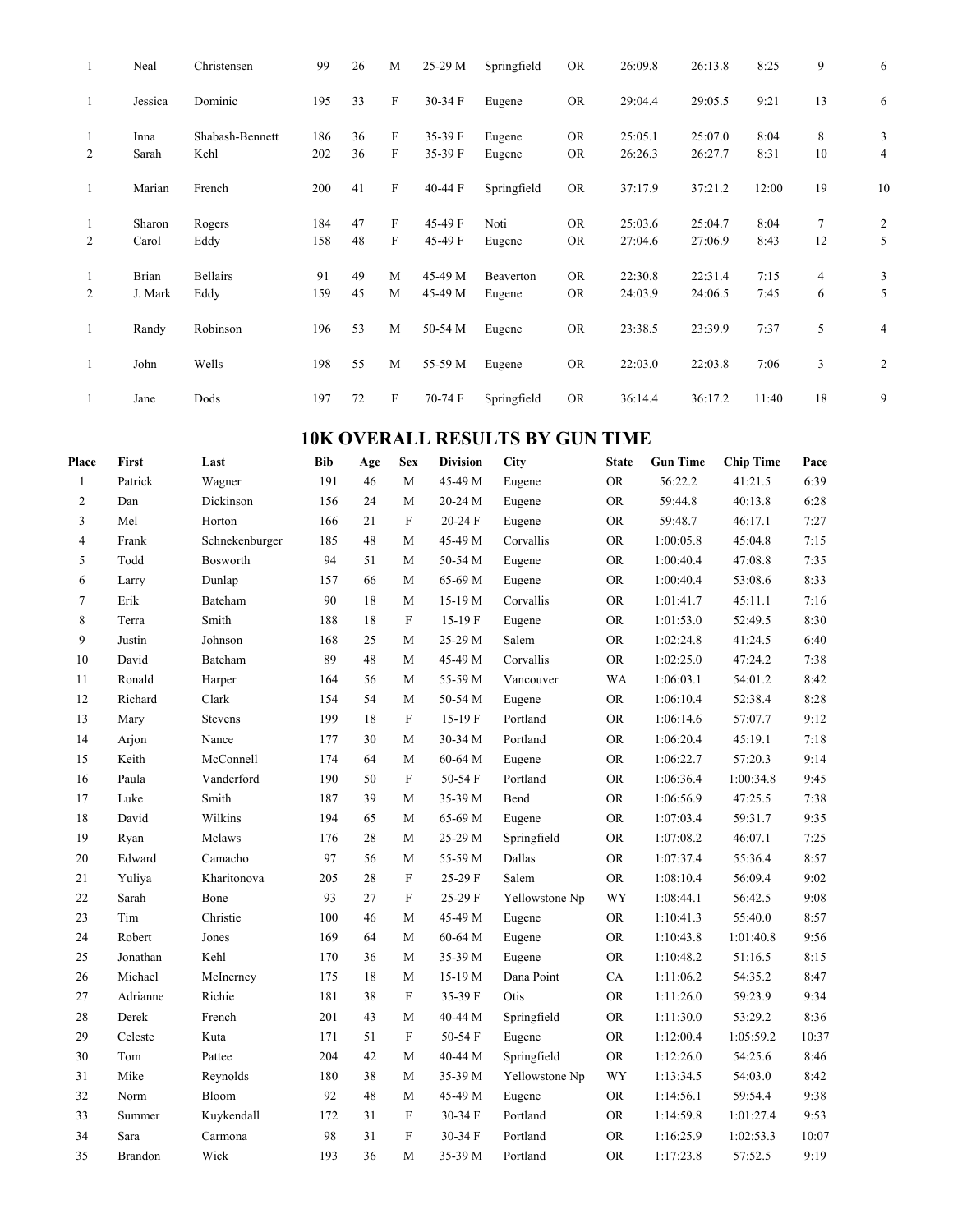| 36 | Don         | DeWitt   | 203  | 63 | M | $60-64$ M | Eugene    | OR | 1:19:18.7 | 1:10:15.9 | 11:18 |
|----|-------------|----------|------|----|---|-----------|-----------|----|-----------|-----------|-------|
| 37 | Christopher | Damelio  | l 55 | 35 | М | 35-39 M   | Florence  | OR | 1:19:25.9 | 59:53.8   | 9:38  |
| 38 | Cris        | Orrico   | 178  | 32 | н | $30-34$ F | Corvallis | OR | 1:19:56.8 | 1:06:24.5 | 10:41 |
| 39 | Jım         | Rivers   | 182  | 35 | М | 35-39 M   | Corvallis | OR | 1:20:44.0 | 1:01:11.8 | 9:51  |
| 40 | James       | Snow     | 189  | 31 | М | $30-34$ M | Oakland   | OR | 1:24:22.2 | 1:03:20.4 | 10:12 |
| 41 | Penny       | Anderson | 88   | 28 | ы | $25-29$ F | Lebanon   | OR | 1:24:48.2 | 1:12:45.9 | 11:43 |
| 42 | Kristen     | Macuga   | 73ء  | 31 | ы | $30-34$ F | Eugene    | OR | 1:07:22.1 | 53:50.1   | 8:40  |

# **10K OVERALL RESULTS BY CHIP TIME**

| Place          | First       | Last           | <b>Bib</b> | Age | <b>Sex</b> | <b>Division</b> | City           | ${\bf S}{\bf T}$ | <b>Chip Time</b> | <b>Gun Time</b> | Pace  | <b>Sex Place</b> | A/G Place      |
|----------------|-------------|----------------|------------|-----|------------|-----------------|----------------|------------------|------------------|-----------------|-------|------------------|----------------|
| $\mathbf{1}$   | Dan         | Dickinson      | 156        | 24  | M          | 20-24 M         | Eugene         | <b>OR</b>        | 40:13.8          | 59:44.8         | 6:28  | $\mathbf{1}$     | $\mathbf{1}$   |
| $\overline{2}$ | Patrick     | Wagner         | 191        | 46  | M          | 45-49 M         | Eugene         | OR               | 41:21.5          | 56:22.2         | 6:39  | $\overline{c}$   | $\mathbf{1}$   |
| 3              | Justin      | Johnson        | 168        | 25  | M          | 25-29 M         | Salem          | <b>OR</b>        | 41:24.5          | 1:02:24.8       | 6:40  | 3                | $\mathbf{1}$   |
| 4              | Frank       | Schnekenburger | 185        | 48  | M          | 45-49 M         | Corvallis      | <b>OR</b>        | 45:04.8          | 1:00:05.8       | 7:15  | $\overline{4}$   | $\sqrt{2}$     |
| 5              | Erik        | Bateham        | 90         | 18  | M          | 15-19 M         | Corvallis      | OR               | 45:11.1          | 1:01:41.7       | 7:16  | 5                | $\mathbf{1}$   |
| 6              | Arjon       | Nance          | 177        | 30  | M          | 30-34 M         | Portland       | ${\rm OR}$       | 45:19.1          | 1:06:20.4       | 7:18  | 6                | $\mathbf{1}$   |
| 7              | Ryan        | Mclaws         | 176        | 28  | M          | 25-29 M         | Springfield    | <b>OR</b>        | 46:07.1          | 1:07:08.2       | 7:25  | 7                | $\sqrt{2}$     |
| 8              | Mel         | Horton         | 166        | 21  | F          | $20-24F$        | Eugene         | OR               | 46:17.1          | 59:48.7         | 7:27  | $\mathbf{1}$     | $\mathbf{1}$   |
| 9              | Todd        | Bosworth       | 94         | 51  | M          | 50-54 M         | Eugene         | OR               | 47:08.8          | 1:00:40.4       | 7:35  | 8                | $\mathbf{1}$   |
| 10             | David       | Bateham        | 89         | 48  | M          | 45-49 M         | Corvallis      | ${\rm OR}$       | 47:24.2          | 1:02:25.0       | 7:38  | 9                | 3              |
| 11             | Luke        | Smith          | 187        | 39  | M          | 35-39 M         | Bend           | <b>OR</b>        | 47:25.5          | 1:06:56.9       | 7:38  | 10               | $\mathbf{1}$   |
| 12             | Jonathan    | Kehl           | 170        | 36  | M          | 35-39 M         | Eugene         | <b>OR</b>        | 51:16.5          | 1:10:48.2       | 8:15  | 11               | $\sqrt{2}$     |
| 13             | Richard     | Clark          | 154        | 54  | M          | 50-54 M         | Eugene         | <b>OR</b>        | 52:38.4          | 1:06:10.4       | 8:28  | 12               | $\sqrt{2}$     |
| 14             | Terra       | Smith          | 188        | 18  | F          | 15-19 F         | Eugene         | OR               | 52:49.5          | 1:01:53.0       | 8:30  | $\overline{c}$   | $\mathbf{1}$   |
| 15             | Larry       | Dunlap         | 157        | 66  | M          | 65-69 M         | Eugene         | OR               | 53:08.6          | 1:00:40.4       | 8:33  | 13               | $\mathbf{1}$   |
| 16             | Derek       | French         | 201        | 43  | M          | 40-44 M         | Springfield    | OR               | 53:29.2          | 1:11:30.0       | 8:36  | 14               | $\mathbf{1}$   |
| 17             | Kristen     | Macuga         | 173        | 31  | F          | 30-34 F         | Eugene         | <b>OR</b>        | 53:50.1          | 1:07:22.1       | 8:40  | 3                | $\mathbf{1}$   |
| 18             | Ronald      | Harper         | 164        | 56  | M          | 55-59 M         | Vancouver      | WA               | 54:01.2          | 1:06:03.1       | 8:42  | 15               | $\mathbf{1}$   |
| 19             | Mike        | Reynolds       | 180        | 38  | M          | 35-39 M         | Yellowstone Np | WY               | 54:03.0          | 1:13:34.5       | 8:42  | 16               | $\mathfrak{Z}$ |
| $20\,$         | Tom         | Pattee         | 204        | 42  | M          | 40-44 M         | Springfield    | <b>OR</b>        | 54:25.6          | 1:12:26.0       | 8:46  | 17               | $\sqrt{2}$     |
| 21             | Michael     | McInerney      | 175        | 18  | M          | 15-19 M         | Dana Point     | CA               | 54:35.2          | 1:11:06.2       | 8:47  | 18               | $\sqrt{2}$     |
| 22             | Edward      | Camacho        | 97         | 56  | M          | 55-59 M         | Dallas         | ${\rm OR}$       | 55:36.4          | 1:07:37.4       | 8:57  | 19               | $\overline{2}$ |
| 23             | Tim         | Christie       | 100        | 46  | M          | 45-49 M         | Eugene         | <b>OR</b>        | 55:40.0          | 1:10:41.3       | 8:57  | 20               | 4              |
| 24             | Yuliya      | Kharitonova    | 205        | 28  | F          | 25-29 F         | Salem          | OR               | 56:09.4          | 1:08:10.4       | 9:02  | $\overline{4}$   | $\mathbf{1}$   |
| 25             | Sarah       | Bone           | 93         | 27  | F          | 25-29 F         | Yellowstone Np | WY               | 56:42.5          | 1:08:44.1       | 9:08  | 5                | $\sqrt{2}$     |
| 26             | Mary        | Stevens        | 199        | 18  | F          | 15-19 F         | Portland       | <b>OR</b>        | 57:07.7          | 1:06:14.6       | 9:12  | 6                | $\sqrt{2}$     |
| 27             | Keith       | McConnell      | 174        | 64  | M          | 60-64 M         | Eugene         | OR               | 57:20.3          | 1:06:22.7       | 9:14  | 21               | $\mathbf{1}$   |
| 28             | Brandon     | Wick           | 193        | 36  | M          | 35-39 M         | Portland       | OR               | 57:52.5          | 1:17:23.8       | 9:19  | 22               | 4              |
| 29             | Adrianne    | Richie         | 181        | 38  | F          | 35-39 F         | Otis           | <b>OR</b>        | 59:23.9          | 1:11:26.0       | 9:34  | $\tau$           | $\mathbf{1}$   |
| 30             | David       | Wilkins        | 194        | 65  | M          | 65-69 M         | Eugene         | OR               | 59:31.7          | 1:07:03.4       | 9:35  | 23               | $\overline{2}$ |
| 31             | Christopher | Damelio        | 155        | 35  | M          | 35-39 M         | Florence       | OR               | 59:53.8          | 1:19:25.9       | 9:38  | 24               | 5              |
| 32             | Norm        | Bloom          | 92         | 48  | M          | 45-49 M         | Eugene         | OR               | 59:54.4          | 1:14:56.1       | 9:38  | $25\,$           | 5              |
| 33             | Paula       | Vanderford     | 190        | 50  | F          | 50-54 F         | Portland       | OR               | 1:00:34.8        | 1:06:36.4       | 9:45  | 8                | $\mathbf{1}$   |
| 34             | Jim         | Rivers         | 182        | 35  | M          | 35-39 M         | Corvallis      | OR               | 1:01:11.8        | 1:20:44.0       | 9:51  | 26               | 6              |
| 35             | Summer      | Kuykendall     | 172        | 31  | F          | 30-34 F         | Portland       | OR               | 1:01:27.4        | 1:14:59.8       | 9:53  | 9                | $\overline{2}$ |
| 36             | Robert      | Jones          | 169        | 64  | M          | 60-64 M         | Eugene         | OR               | 1:01:40.8        | 1:10:43.8       | 9:56  | 27               | $\overline{c}$ |
| 37             | Sara        | Carmona        | 98         | 31  | F          | 30-34 F         | Portland       | OR               | 1:02:53.3        | 1:16:25.9       | 10:07 | $10\,$           | $\mathfrak{Z}$ |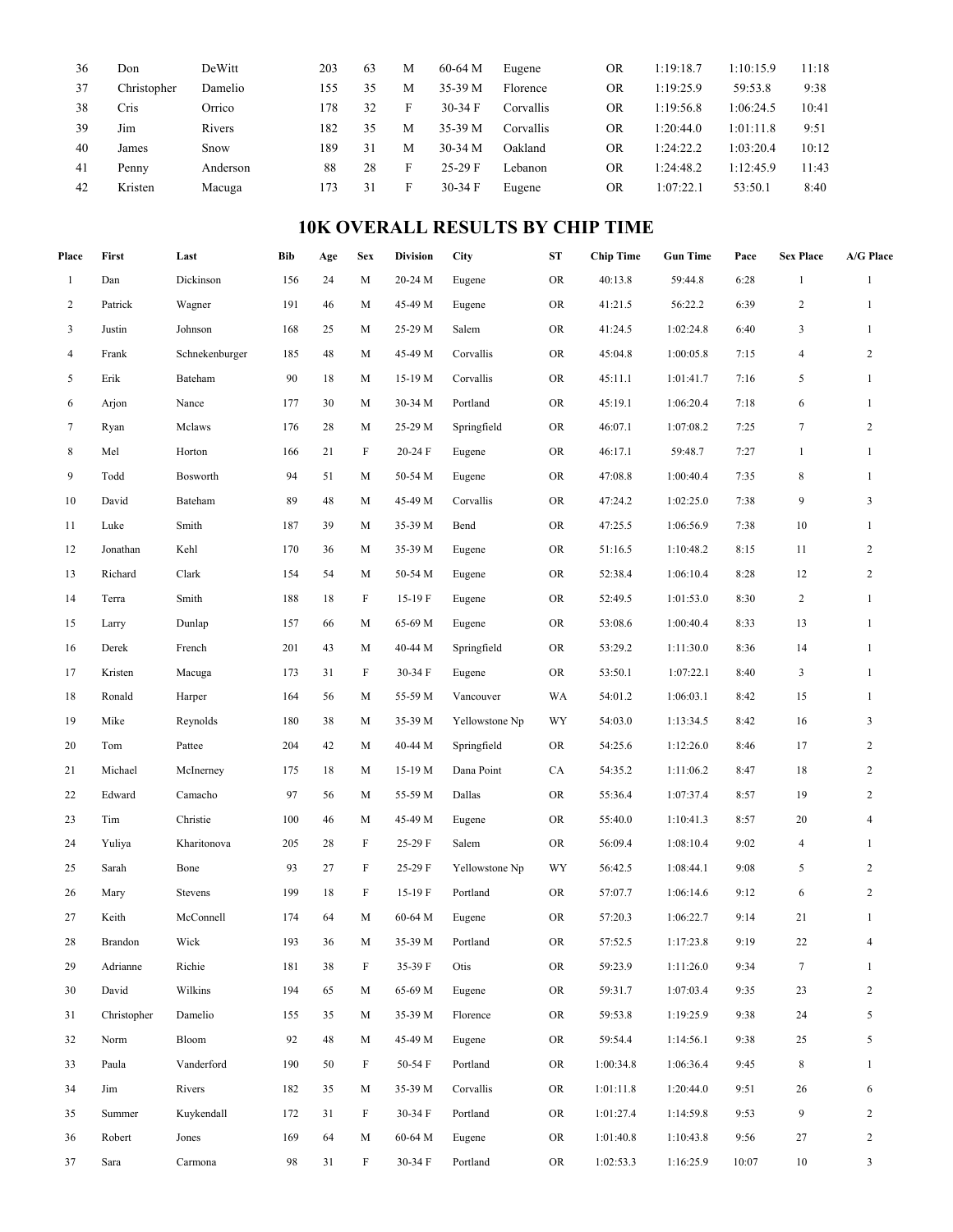| 38                             | James                  | Snow                                   | 189        | 31        | M               | 30-34 M                   | Oakland                                   | <b>OR</b>                 | 1:03:20.4                   | 1:24:22.2                    |              | 10:12                              | 28               | $\overline{c}$ |
|--------------------------------|------------------------|----------------------------------------|------------|-----------|-----------------|---------------------------|-------------------------------------------|---------------------------|-----------------------------|------------------------------|--------------|------------------------------------|------------------|----------------|
| 39                             | Celeste                | Kuta                                   | 171        | 51        | F               | 50-54 F                   | Eugene                                    | <b>OR</b>                 | 1:05:59.2                   | 1:12:00.4                    |              | 10:37                              | 11               | $\sqrt{2}$     |
| 40                             | Cris                   | Orrico                                 | 178        | 32        | F               | 30-34 F                   | Corvallis                                 | <b>OR</b>                 | 1:06:24.5                   | 1:19:56.8                    |              | 10:41                              | 12               | 4              |
| 41                             | Don                    | DeWitt                                 | 203        | 63        | M               | 60-64 M                   | Eugene                                    | <b>OR</b>                 | 1:10:15.9                   | 1:19:18.7                    |              | 11:18                              | 29               | 3              |
| 42                             | Penny                  | Anderson                               | 88         | 28        | $\rm F$         | 25-29 F                   | Lebanon                                   | <b>OR</b>                 | 1:12:45.9                   | 1:24:48.2                    |              | 11:43                              | 13               | 3              |
|                                |                        |                                        |            |           |                 |                           | <b>10K AGE GROUP RESULTS BY CHIP TIME</b> |                           |                             |                              |              |                                    |                  |                |
| A/G Place<br>$\mathbf{1}$      | First<br>Terra         | Last<br>Smith                          | Bib<br>188 | Age<br>18 | <b>Sex</b><br>F | <b>Division</b><br>15-19F | <b>City</b><br>Eugene                     | <b>State</b><br><b>OR</b> | <b>Chip Time</b><br>52:49.5 | <b>Gun Time</b><br>1:01:53.0 | Pace<br>8:30 | <b>Sex Place</b><br>$\overline{c}$ | Overall<br>14    |                |
| $\overline{2}$                 | Mary                   | <b>Stevens</b>                         | 199        | 18        | $\rm F$         | 15-19 F                   | Portland                                  | <b>OR</b>                 | 57:07.7                     | 1:06:14.6                    | 9:12         | 6                                  | 26               |                |
| $\mathbf{1}$                   | Erik                   | Bateham                                | 90         | 18        | M               | 15-19 M                   | Corvallis                                 | OR                        | 45:11.1                     | 1:01:41.7                    | 7:16         | 5                                  | 5                |                |
| $\overline{c}$                 | Michael                | McInerney                              | 175        | 18        | M               | 15-19 M                   | Dana Point                                | CA                        | 54:35.2                     | 1:11:06.2                    | 8:47         | 18                                 | 21               |                |
| $\mathbf{1}$                   | Mel                    | Horton                                 | 166        | 21        | $\rm F$         | 20-24 F                   | Eugene                                    | <b>OR</b>                 | 46:17.1                     | 59:48.7                      | 7:27         | $\mathbf{1}$                       | $\,8\,$          |                |
| $\mathbf{1}$                   | Dan                    | Dickinson                              | 156        | 24        | M               | 20-24 M                   | Eugene                                    | <b>OR</b>                 | 40:13.8                     | 59:44.8                      | 6:28         | $\mathbf{1}$                       | $\mathbf{1}$     |                |
| $\mathbf{1}$                   | Yuliya                 | Kharitonova                            | 205        | 28        | $\rm F$         | 25-29 F                   | Salem                                     | OR                        | 56:09.4                     | 1:08:10.4                    | 9:02         | $\overline{4}$                     | 24               |                |
| $\overline{c}$                 | Sarah                  | Bone                                   | 93         | 27        | $\rm F$         | 25-29 F                   | Yellowstone Np                            | WY                        | 56:42.5                     | 1:08:44.1                    | 9:08         | 5                                  | 25               |                |
| 3                              | Penny                  | Anderson                               | 88         | 28        | F               | 25-29 F                   | Lebanon                                   | <b>OR</b>                 | 1:12:45.9                   | 1:24:48.2                    | 11:43        | 13                                 | 42               |                |
| $\mathbf{1}$                   | Justin                 | Johnson                                | 168        | 25        | M               | 25-29 M                   | Salem                                     | <b>OR</b>                 | 41:24.5                     | 1:02:24.8                    | 6:40         | $\mathfrak{Z}$                     | 3                |                |
| $\overline{c}$                 | Ryan                   | Mclaws                                 | 176        | 28        | M               | 25-29 M                   | Springfield                               | <b>OR</b>                 | 46:07.1                     | 1:07:08.2                    | 7:25         | $\tau$                             | $\tau$           |                |
| $\mathbf{1}$                   | Kristen                | Macuga                                 | 173        | 31        | F               | 30-34 F                   | Eugene                                    | <b>OR</b>                 | 53:50.1                     | 1:07:22.1                    | 8:40         | 3                                  | 17               |                |
| $\overline{c}$                 | Summer                 | Kuykendall                             | 172        | 31        | F               | 30-34 F                   | Portland                                  | <b>OR</b>                 | 1:01:27.4                   | 1:14:59.8                    | 9:53         | 9                                  | 35               |                |
| 3                              | Sara                   | Carmona                                | 98         | 31        | $\rm F$         | 30-34 F                   | Portland                                  | <b>OR</b>                 | 1:02:53.3                   | 1:16:25.9                    | 10:07        | 10                                 | 37               |                |
| 4                              | Cris                   | Orrico                                 | 178        | 32        | $\rm F$         | 30-34 F                   | Corvallis                                 | <b>OR</b>                 | 1:06:24.5                   | 1:19:56.8                    | 10:41        | 12                                 | 40               |                |
| $\mathbf{1}$                   | Arjon                  | Nance                                  | 177        | 30        | M               | 30-34 M                   | Portland                                  | <b>OR</b>                 | 45:19.1                     | 1:06:20.4                    | 7:18         | 6                                  | 6                |                |
| $\overline{c}$                 | James                  | Snow                                   | 189        | 31        | M               | 30-34 M                   | Oakland                                   | <b>OR</b>                 | 1:03:20.4                   | 1:24:22.2                    | 10:12        | 28                                 | 38               |                |
| $\mathbf{1}$                   | Adrianne               | Richie                                 | 181        | 38        | F               | 35-39 F                   | Otis                                      | <b>OR</b>                 | 59:23.9                     | 1:11:26.0                    | 9:34         | $\tau$                             | 29               |                |
| $\mathbf{1}$                   | Luke                   | Smith                                  | 187        | 39        | M               | 35-39 M                   | Bend                                      | <b>OR</b>                 | 47:25.5                     | 1:06:56.9                    | 7:38         | 10                                 | 11               |                |
| $\overline{c}$                 | Jonathan               | Kehl                                   | 170        | 36        | M               | 35-39 M                   | Eugene                                    | OR                        | 51:16.5                     | 1:10:48.2                    | 8:15         | 11                                 | 12               |                |
| 3<br>$\overline{4}$            | Mike<br><b>Brandon</b> | Reynolds<br>Wick                       | 180<br>193 | 38<br>36  | М<br>M          | 35-39 M<br>35-39 M        | Yellowstone Np<br>Portland                | WY<br><b>OR</b>           | 54:03.0<br>57:52.5          | 1:13:34.5<br>1:17:23.8       | 8:42<br>9:19 | 16<br>22                           | 19<br>28         |                |
| 5                              | Christopher            | Damelio                                | 155        | 35        | M               | 35-39 M                   | Florence                                  | <b>OR</b>                 | 59:53.8                     | 1:19:25.9                    | 9:38         | 24                                 | 31               |                |
| 6                              | Jim                    | Rivers                                 | 182        | 35        | M               | 35-39 M                   | Corvallis                                 | <b>OR</b>                 | 1:01:11.8                   | 1:20:44.0                    | 9:51         | 26                                 | 34               |                |
|                                |                        |                                        |            |           |                 |                           |                                           |                           |                             |                              |              |                                    |                  |                |
| $\mathbf{1}$<br>$\overline{c}$ | Derek<br>Tom           | French<br>Pattee                       | 201<br>204 | 43<br>42  | M<br>M          | 40-44 M<br>40-44 M        | Springfield<br>Springfield                | <b>OR</b><br><b>OR</b>    | 53:29.2<br>54:25.6          | 1:11:30.0<br>1:12:26.0       | 8:36<br>8:46 | 14<br>17                           | 16<br>20         |                |
|                                |                        |                                        |            |           |                 |                           |                                           |                           |                             |                              |              |                                    |                  |                |
| $1\,$                          | Patrick                | $\ensuremath{\mathsf{W}}\xspace$ agner | 191        | 46        |                 | $M = 45-49 M$ Eugene      |                                           | <b>OR</b>                 | 41:21.5                     | 56:22.2                      | 6:39         | $\overline{2}$                     | $\overline{2}$   |                |
| 2                              | Frank                  | Schnekenburger                         | 185        | 48        | M               | 45-49 M                   | Corvallis                                 | OR                        | 45:04.8                     | 1:00:05.8                    | 7:15         | 4                                  | $\overline{4}$   |                |
| 3                              | David                  | Bateham                                | 89         | 48        | М               | 45-49 M                   | Corvallis                                 | <b>OR</b>                 | 47:24.2                     | 1:02:25.0                    | 7:38         | 9                                  | 10               |                |
| 4<br>5                         | Tim<br>Norm            | Christie<br>Bloom                      | 100<br>92  | 46<br>48  | M<br>M          | 45-49 M<br>45-49 M        | Eugene<br>Eugene                          | OR<br>OR                  | 55:40.0<br>59:54.4          | 1:10:41.3<br>1:14:56.1       | 8:57<br>9:38 | 20<br>25                           | 23<br>32         |                |
|                                |                        |                                        |            |           |                 |                           |                                           |                           |                             |                              |              |                                    |                  |                |
| $\mathbf{1}$                   | Paula                  | Vanderford                             | 190        | 50        | F               | 50-54 F                   | Portland                                  | <b>OR</b>                 | 1:00:34.8                   | 1:06:36.4                    | 9:45         | 8                                  | 33               |                |
| $\overline{c}$                 | Celeste                | Kuta                                   | 171        | 51        | F               | 50-54 F                   | Eugene                                    | OR                        | 1:05:59.2                   | 1:12:00.4                    | 10:37        | 11                                 | 39               |                |
| $\mathbf{1}$                   | Todd                   | Bosworth                               | 94         | 51        | M               | 50-54 M                   | Eugene                                    | ${\rm OR}$                | 47:08.8                     | 1:00:40.4                    | 7:35         | 8                                  | 9                |                |
| $\overline{c}$                 | Richard                | Clark                                  | 154        | 54        | M               | 50-54 M                   | Eugene                                    | OR                        | 52:38.4                     | 1:06:10.4                    | 8:28         | 12                                 | 13               |                |
|                                |                        |                                        |            |           |                 |                           |                                           |                           |                             |                              |              |                                    |                  |                |
| $\mathbf{1}$<br>$\overline{c}$ | Ronald<br>Edward       | Harper<br>Camacho                      | 164<br>97  | 56<br>56  | M<br>M          | 55-59 M<br>55-59 M        | Vancouver<br>Dallas                       | WA<br>OR                  | 54:01.2<br>55:36.4          | 1:06:03.1<br>1:07:37.4       | 8:42<br>8:57 | 15<br>19                           | $18\,$<br>$22\,$ |                |
|                                |                        |                                        |            |           |                 |                           |                                           |                           |                             |                              |              |                                    |                  |                |
| $\mathbf{1}$                   | Keith                  | McConnell                              | 174        | 64        | M               | 60-64 M                   | Eugene                                    | OR                        | 57:20.3                     | 1:06:22.7                    | 9:14         | 21                                 | 27               |                |
| $\overline{c}$                 | Robert                 | Jones                                  | 169        | 64        | M               | 60-64 M                   | Eugene                                    | ${\rm OR}$                | 1:01:40.8                   | 1:10:43.8                    | 9:56         | 27                                 | 36               |                |
| 3                              | Don                    | DeWitt                                 | 203        | 63        | M               | 60-64 M                   | Eugene                                    | <b>OR</b>                 | 1:10:15.9                   | 1:19:18.7                    | 11:18        | 29                                 | 41               |                |
| $\mathbf{1}$                   | Larry                  | Dunlap                                 | 157        | 66        | M               | 65-69 M                   | Eugene                                    | ${\rm OR}$                | 53:08.6                     | 1:00:40.4                    | 8:33         | 13                                 | 15               |                |
| $\overline{c}$                 | David                  | Wilkins                                | 194        | 65        | M               | 65-69 M                   | Eugene                                    | OR                        | 59:31.7                     | 1:07:03.4                    | 9:35         | 23                                 | $30\,$           |                |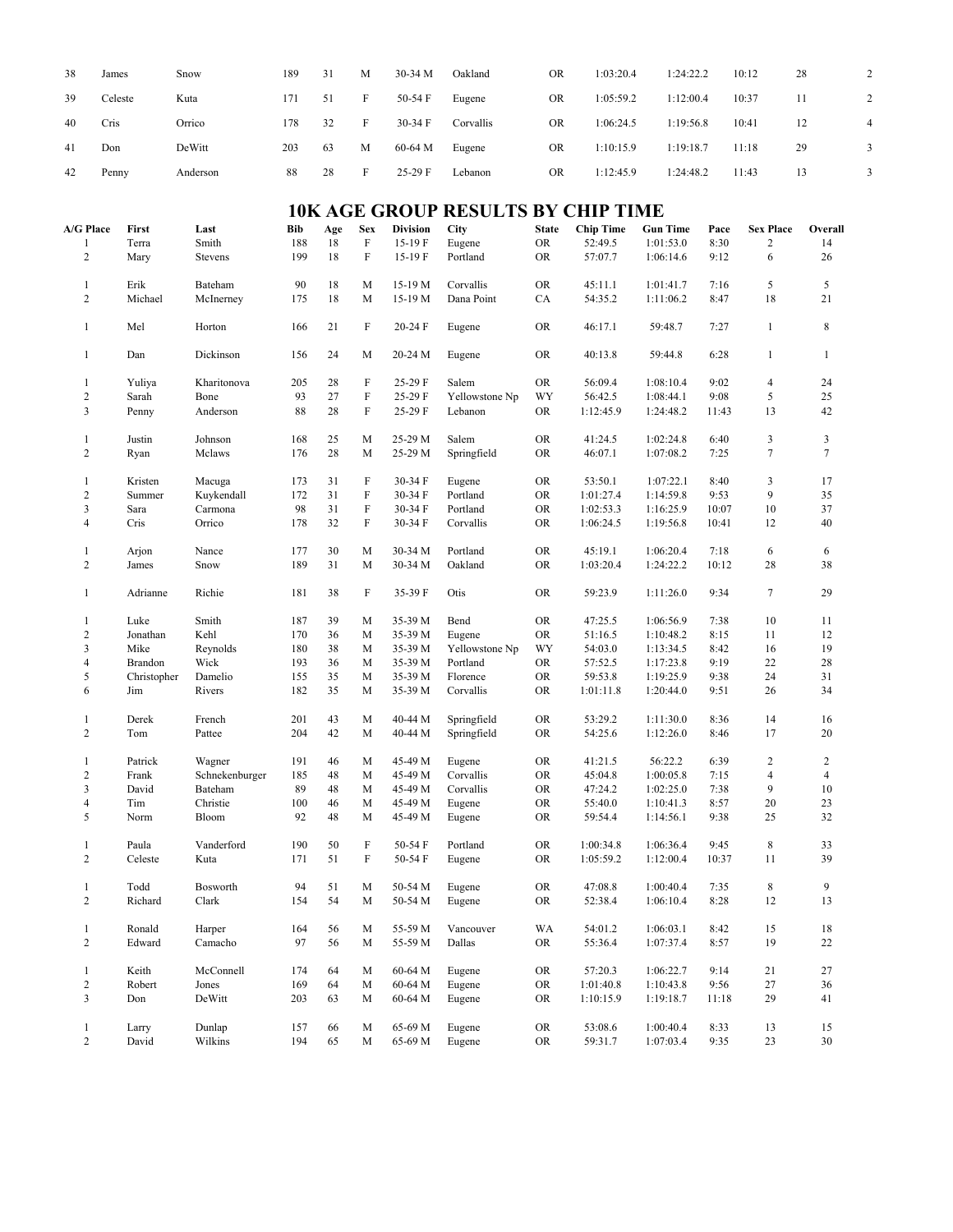## **10K AGE-GRADED RESULTS**

Age-Graded results are calculated using a factor that compares world record efforts based on age and sex. The 12K WAVA table was used for this event, since it came closest to the actual race scenario (a challenging, hilly trail10K course that ran closer to 12K in finish times).

|              |                       |                    | <b>FEMALE</b>             |     |             |                   |                          |
|--------------|-----------------------|--------------------|---------------------------|-----|-------------|-------------------|--------------------------|
| Place        | Name                  | <b>City</b>        | <b>Sex</b>                | Age | <b>Time</b> | <b>Multiplier</b> | <b>Age Adjusted Time</b> |
| $\mathbf{1}$ | Horton, Mel           | Eugene, OR         | $\boldsymbol{\mathrm{F}}$ | 21  | 0:46:18.70  | 1                 | 0:46:18.70               |
| 2            | Smith, Terra          | Eugene, OR         | $\boldsymbol{\mathrm{F}}$ | 18  | 0:52:53.00  | 0.9888            | 0:52:17.00               |
| 3            | Vanderford, Paula     | Portland, OR       | $\boldsymbol{\mathrm{F}}$ | 50  | 1:00:36.58  | 0.8747            | 0:53:00.58               |
| 4            | Macuga, Kristen       | Eugene, OR         | F                         | 31  | 0:53:54.96  | 0.9989            | 0:53:50.96               |
| 5            | Kharitonova, Yuliya   | Salem, OR          | F                         | 28  | 0:56:11.45  | 1                 | 0:56:11.45               |
| 6            | Stevens, Mary         | Portland, OR       | F                         | 18  | 0:57:14.60  | 0.9888            | 0:56:36.60               |
| 7            | Bone, Sarah           | Yellowstone NP, WY | F                         | 27  | 0:56:43.98  | $\mathbf{1}$      | 0:56:43.98               |
| 8            | Kuta, Celeste         | Eugene, OR         | F                         | 51  | 1:06:00.31  | 0.8638            | 0:57:01.31               |
| $\mathbf{9}$ | Richie, Adrianne      | Otis, OR           | $\boldsymbol{\mathrm{F}}$ | 38  | 0:59:26.00  | 0.9768            | 0:58:03.00               |
| $10\,$       | Kuykendall, Summer    | Portland, OR       | $\boldsymbol{\mathrm{F}}$ | 31  | 1:01:29.80  | 0.9989            | 1:01:25.80               |
| $11\,$       | Carmona, Sara         | Portland, OR       | $\boldsymbol{\mathrm{F}}$ | 31  | 1:02:55.90  | 0.9989            | 1:02:51.90               |
| 12           | Orrico, Cris          | Corvallis, OR      | F                         | 32  | 1:06:26.80  | 0.9974            | 1:06:16.80               |
| 13           | Anderson, Penny       | Lebanon, OR        | $\boldsymbol{\mathrm{F}}$ | 28  | 1:12:48.20  | $\mathbf{1}$      | 1:12:48.20               |
|              |                       |                    | <b>MALE</b>               |     |             |                   |                          |
| Place        | Name                  | City               | <b>Sex</b>                | Age | <b>Time</b> | <b>Multiplier</b> | <b>Age Adjusted Time</b> |
| $\mathbf{1}$ | Wagner, Patrick       | Eugene, OR         | M                         | 46  | 0:41:22.20  | 0.9055            | 0:37:27.20               |
| 2            | Schnekenburger, Frank | Corvallis, OR      | M                         | 48  | 0:45:05.80  | 0.8911            | 0:40:10.80               |
| 3            | Dickinson, Dan        | Eugene, OR         | M                         | 24  | 0:40:12.27  | 1                 | 0:40:12.27               |
| 4            | Dunlap, Larry         | Eugene, OR         | M                         | 66  | 0:53:10.43  | 0.7622            | 0:40:31.43               |
| 5            | Bosworth, Todd        | Eugene, OR         | М                         | 51  | 0:47:11.13  | 0.8697            | 0:41:02.13               |
| 6            | Johnson, Justin       | Salem, OR          | M                         | 25  | 0:41:24.80  | $\mathbf{1}$      | 0:41:24.80               |
| 7            | Bateham, David        | Corvallis, OR      | M                         | 48  | 0:47:25.32  | 0.8911            | 0:42:15.32               |
| 8            | Bateham, Erik         | Corvallis, OR      | M                         | 18  | 0:45:12.00  | 0.967             | 0:43:43.00               |
| 9            | McConnell, Keith      | Eugene, OR         | М                         | 64  | 0:57:22.09  | 0.7765            | 0:44:33.09               |
| $10\,$       | Clark, Richard        | Eugene, OR         | M                         | 54  | 0:52:41.63  | 0.8482            | 0:44:41.63               |
| 11           | Harper, Ronald        | Vancouver, WA      | M                         | 56  | 0:54:03.40  | 0.8338            | 0:45:04.40               |
| 12           | Nance, Arjon          | Portland, OR       | M                         | 30  | 0:45:20.31  | 0.9989            | 0:45:17.31               |
| 13           | Smith, Luke           | Bend, OR           | M                         | 39  | 0:47:28.59  | 0.9556            | 0:45:22.59               |
| 14           | Wilkins, David        | Eugene, OR         | M                         | 65  | 0:59:33.40  | 0.7694            | 0:45:49.40               |
| 15           | McLaws, Ryan          | Springfield, OR    | M                         | 28  | 0:46:11.10  | 1                 | 0:46:11.10               |
| 16           | Camacho, Edward       | Dallas, OR         | $\mathbf M$               | 56  | 0:55:37.37  | 0.8338            | 0:46:22.37               |
| 17           | Jones, Robert         | Eugene, OR         | M                         | 64  | 1:01:43.80  | 0.7765            | 0:47:55.80               |
| $18\,$       | French, Derek         | Springfield, OR    | M                         | 43  | 0:53:29.25  | 0.927             | 0:49:35.25               |
| 19           | Kehl, Jonathan        | Eugene, OR         | M                         | 36  | 0:51:17.81  | 0.9765            | 0:50:05.81               |
| $20\,$       | Christie, Tim         | Eugene, OR         | M                         | 46  | 0:55:41.44  | 0.9055            | 0:50:25.44               |
| 21           | Pattee, Tom           | Springfield, OR    | M                         | 42  | 0:54:25.98  | 0.9341            | 0:50:50.98               |
| 22           | Reynolds, Mike        | Yellowstone NP, WY | M                         | 38  | 0:54:04.50  | 0.9628            | 0:52:03.50               |
| 23           | McInerney, Michael    | Dana Point, CA     | M                         | 18  | 0:54:37.60  | 0.967             | 0:52:49.60               |
| 24           | Bloom, Norm           | Eugene, OR         | M                         | 48  | 0:59:56.10  | 0.8911            | 0:53:24.10               |
| 25           | DeWitt, Don           | Eugene, OR         | $\mathbf M$               | 63  | 1:10:18.70  | 0.7837            | 0:55:06.70               |